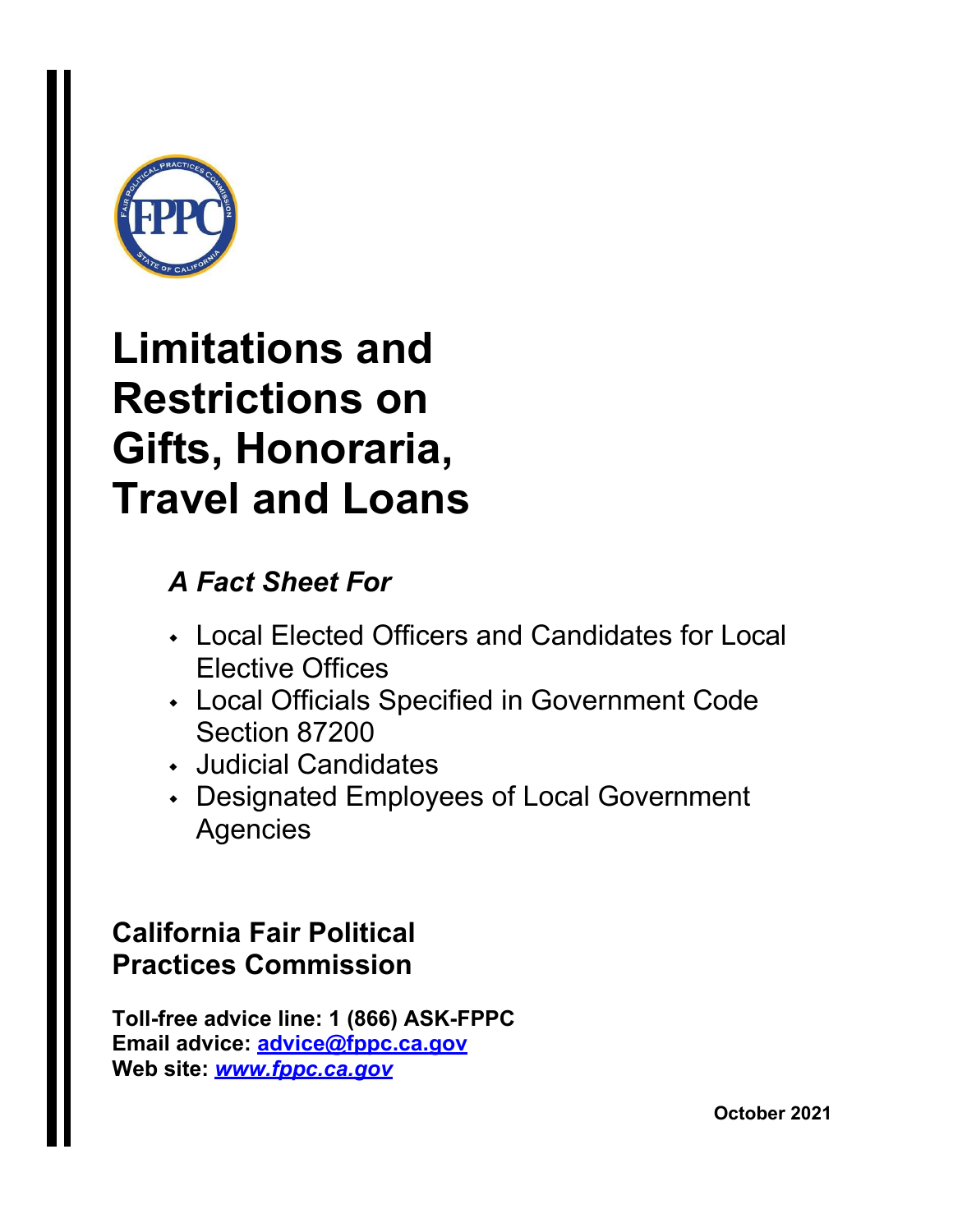## **Introduction**

- Local elected officers and other local officials specified in Government Code Section 87200,<sup>2</sup> excluding judges;<sup>3</sup>
- Designated employees of local government agencies (i.e., individuals required to file statements of economic interests under a local agency's conflict of interest code); and
- Candidates<sup>4</sup> for any of these offices or positions and judicial candidates. (Sections 89502 and 89503.)

The Act also imposes limits and other restrictions on personal loans received by certain local officials.

#### The gift limit increased to **\$520** for calendar years **2021** and **2022**. **The gift limit in 2020 was \$500.**

This fact sheet summarizes the major provisions of the Act concerning gifts, honoraria, travel, and loans. It contains highlights of the law, but does not carry the weight of law. For more information, contact the Fair Political Practices Commission at (866) 275-3772 or [advice@fppc.ca.gov](mailto:advice@fppc.ca.gov) or visit our website at [www.fppc.ca.gov.](http://www.fppc.ca.gov/) Commission advice letters are available on our website. Public officials may also be subject to local restrictions on gifts, honoraria, or travel.

#### **Enforcement**

**Failure to comply with the laws related to gifts, honoraria, loans, and travel payments may, depending on the violation, result in criminal prosecution and substantial fines, or in administrative or civil monetary penalties for as much as \$5,000 per violation or three times the amount illegally obtained. (See Sections 83116, 89520, 89521, 91000, 91004 and 91005.5.)**

<sup>&</sup>lt;sup>1</sup> The Political Reform Act is contained in Government Code Sections 81000 through 91014. All statutory references are to the Government Code, unless otherwise indicated. The regulations of the Fair Political Practices Commission are contained in Sections 18110 through 18997 of Title 2 of the California Code of Regulations. All regulatory references are to Title 2, Division 6 of the California Code of Regulations, unless otherwise indicated.

<sup>&</sup>lt;sup>2</sup> Local officials specified in Government Code Section 87200 include: members of boards of supervisors and city councils, mayors, city/county planning commissioners, city/county chief administrative officers, city/county treasurers, district attorneys, county counsels, city managers, city attorneys, court commissioners and public officials who manage public investments.

 $3$  The gift limits and honoraria ban in the Political Reform Act do not apply to a person in their capacity as judge. However, candidates for judicial offices are subject to the restrictions contained in the Political Reform Act. (Sections 89502 and 89503.)

<sup>4</sup>For purposes of the gift limit and honoraria prohibition, an individual becomes a "candidate" when they file a statement of organization (Form 410) as a controlled committee for the purpose of seeking elective office, a candidate intention statement (Form 501), or a declaration of candidacy, whichever occurs first. If an individual is an unsuccessful candidate, they will no longer be subject to the gift limit and honoraria prohibition when they have terminated their campaign filing obligations, or after certification of election results, whichever is earlier. (Sections 89502(b) and 89503(b).)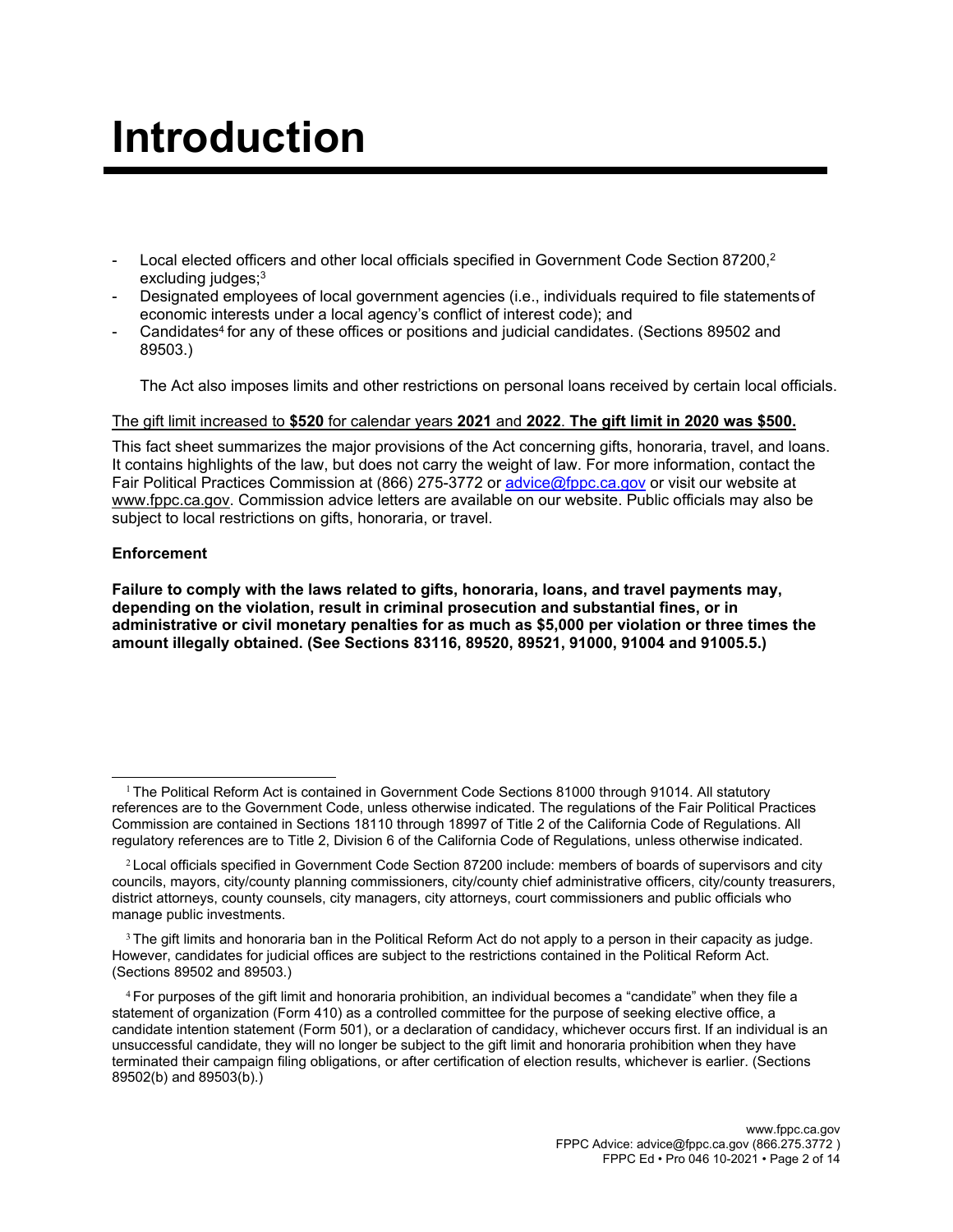## **Gifts**

#### **Limitations**

Local elected officers, candidates for local elective office, local officials specified in Government Code Section 87200, and judicial candidates, may not accept gifts from any single source totaling more than \$520 in a calendar year. (Section 89503.)<sup>5</sup>

Employees of a local government agency who are designated in the agency's conflict of interest code may not accept gifts from any single source totaling more than \$520 in a calendar year if the employee is required to report receiving income or gifts from that source on their statement of economic interests (Form 700). (Section 89503(c).)

#### **What is a "Gift"?**

A "gift" is any payment or other benefit that confers a *personal* benefit for which a public official does not provide payment or services of equal or greater value. A gift includes a rebate or discount in the price of anything of value unless the rebate or discount is made in the regular course of business to members of the public. (Section 82028.) (See Regulation 18946 for valuation guidelines.)

Except as discussed below, a public official has "received" or "accepted" a gift when they have actual possession of the gift or when they takeany action exercising direction or control over the gift, including discarding the gift or turning it over to another person. This includes gifts that are accepted by someone else on the official's behalf and gifts made to others at the direction of the official. (Regulation 18941.)

#### **Gifts to Family Members**

Under certain circumstances, a gift to an official's family member**\*** is considered a gift to the official. (Regulation 18943.) Anything given to a family member is presumed to be a gift to the official if: (1) there is no established relationship between the donor and the family member where it would generally be considered appropriate for the family member to receive the gift or; (2) the donor is someone who lobbies the official's agency, is involved in an action before the official's agency in which the official may foreseeably participate, or engages in business with the agency in which the official will foreseeably participate. (Wedding gifts are treated differently, see below.)

\*For purposes of this rule, an official's "family member" includes the official's spouse; registered domestic partner; any minor child of the official who the official can claim as a dependent for federal tax purposes; and a child of the official who is aged 18 to 23 years old, attends school, resides with the official when not attending school, and provides less than one-half of their own support.

 $5$ The gift limit is adjusted biennially to reflect changes in the Consumer Price Index. For 2021-2022, the gift limit is \$520. (Section 89503; Regulation 18940.2.) Gifts from a single source aggregating to \$50 or more must be disclosed, and gifts aggregating to \$520 or more during any 12-month period may subject an official to disqualification with respect to the source. (Section 87103(e).) Designated employees should obtain a copy of their conflict of interest code from their agency. Some conflict of interest codes require very limited disclosure of income and gifts. Gifts from sources that are not required to be disclosed on the Form 700 are not subject to the \$520 gift limit but still may subject the public official to disqualification.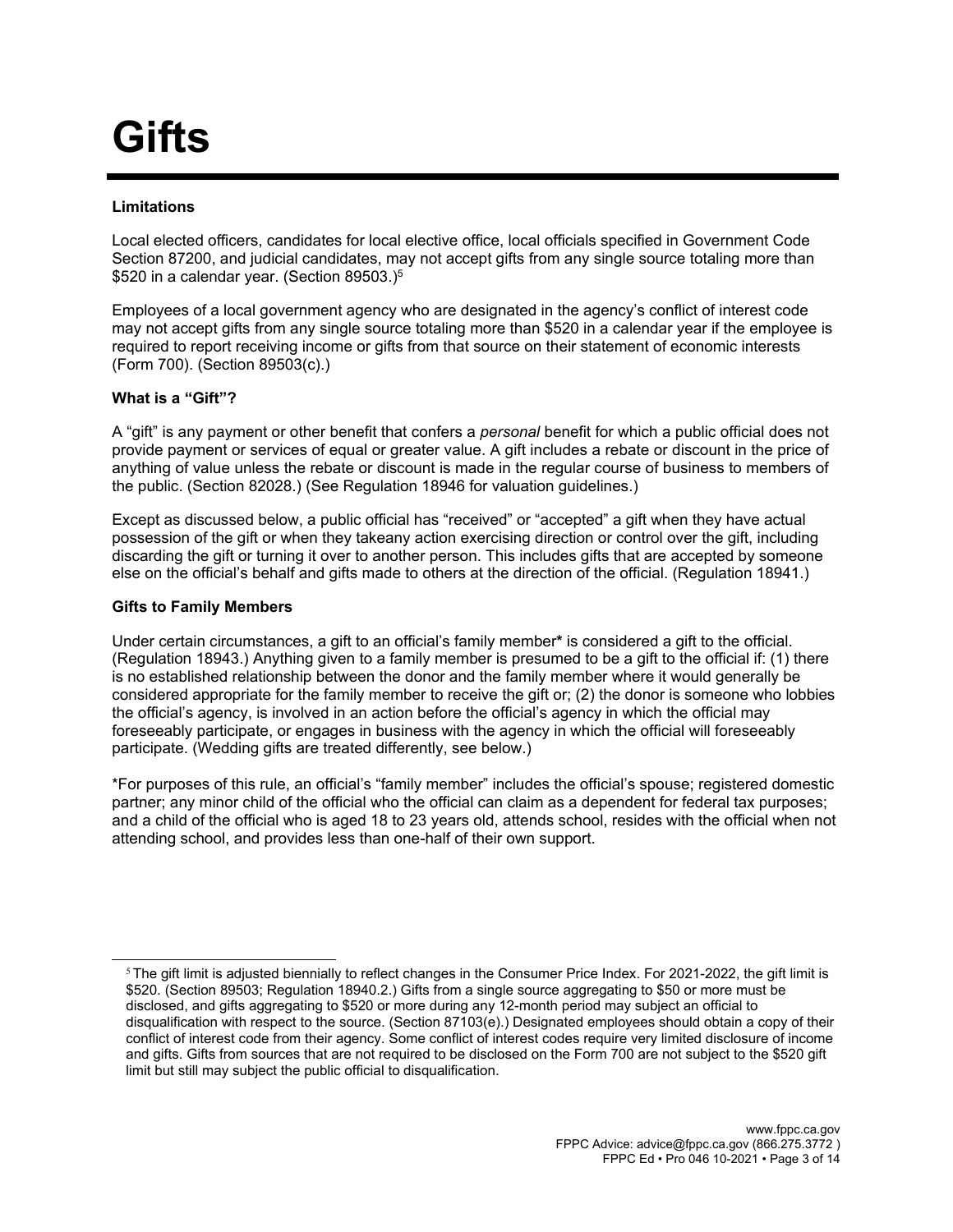#### **Source of Gift**

Under most circumstances, it is clear who the source of a gift is, but if the circumstances indicate that the gift is being provided by an intermediary, the public official must determine both the donor and the intermediary in reporting the gift. Regulation 18945 provides the rules for determining the source of the gift.

#### **Gifts from Multiple Sources**

In determining the cumulative value of any reportable gifts, separate gifts from an individual and anentity that the individual controls must be aggregated as one source to comply with the reporting and limit requirements. For example, separate gifts from the owner of a company and from the company itself would be treated as if from one source if the owner has more than a 50 percent interest in the company, unless the making of the gift was determined by someone else in the company. In that case, the gift from the company would be aggregated with any gifts made by that determining individual. (Regulation 18945.1.)

Group gifts, where a public official receives a single gift from multiple donors (such as a retirement gift from coworkers), need not be reported unless any person contributes \$50 or more to the total cost ofthe gift. In that case, the public official would only report a gift from each of those persons. (Regulation 18945.2.)

#### **Valuing Gifts**

The general rule for determining the value of a gift is to apply the fair market value at the time the gift is received. Fair market value can be determined by finding any local or Internet advertisement for the item. Special exceptions to the fair market value rule are contained in Regulations 18946.1 through 18946.5 covering admission to ticketed and invitation-only events, wedding gifts, attendance at nonprofit and political fundraisers, and air travel. (Regulation 18946.) For example, for ticketed events, the value is the face value of the ticket.

#### **General Gift Exceptions**

| Form 700 Reporting | C/I § 87100 | Honoraria Ban | \$520 Gift Limit |
|--------------------|-------------|---------------|------------------|
| No                 | Nο          | <b>NO</b>     | Nο               |

The following payments are exceptions to the definition of gift and are not considered gifts or income.

1. **Return or Reimbursement of Gift.** Items that are returned (unused) to the donor, or for which the public official reimburse the donor, within 30 days of receipt. (Section 82028(b)(2); Regulation18941.)

2. **Donation of Gift to Nonprofit Group.** Items that are donated (unused) to a non-profit, tax-exempt (501(c)(3)) organization in which the official (or immediate family member) does not hold a position, orto a government agency, within 30 days of receipt without claiming a deduction for tax purposes. (Section 82028(b)(2); Regulation 18941.)

3. **Gifts from Family.** Gifts from the public official's spouse (or former spouse), child, parent, grandparent, grandchild, brother, sister, current or former parent-in-law, brother-in-law, sister-in-law, aunt, uncle, niece, nephew, or first cousin or the spouse of any such person, unless they are acting as an agent or intermediary for another person who is the true source of the gift. (Section 82028(b)(3); Regulation 18942(a)(3).) This exception includes great grandparents, great uncles and aunts, great nieces and nephews, and first cousins once removed.

4. **Informational Material.** Informational material provided to assist the public official in the performance of their official duties, including books, reports, pamphlets, calendars, periodicals, videotapes, orfree admission or discounts to informational conferences or seminars.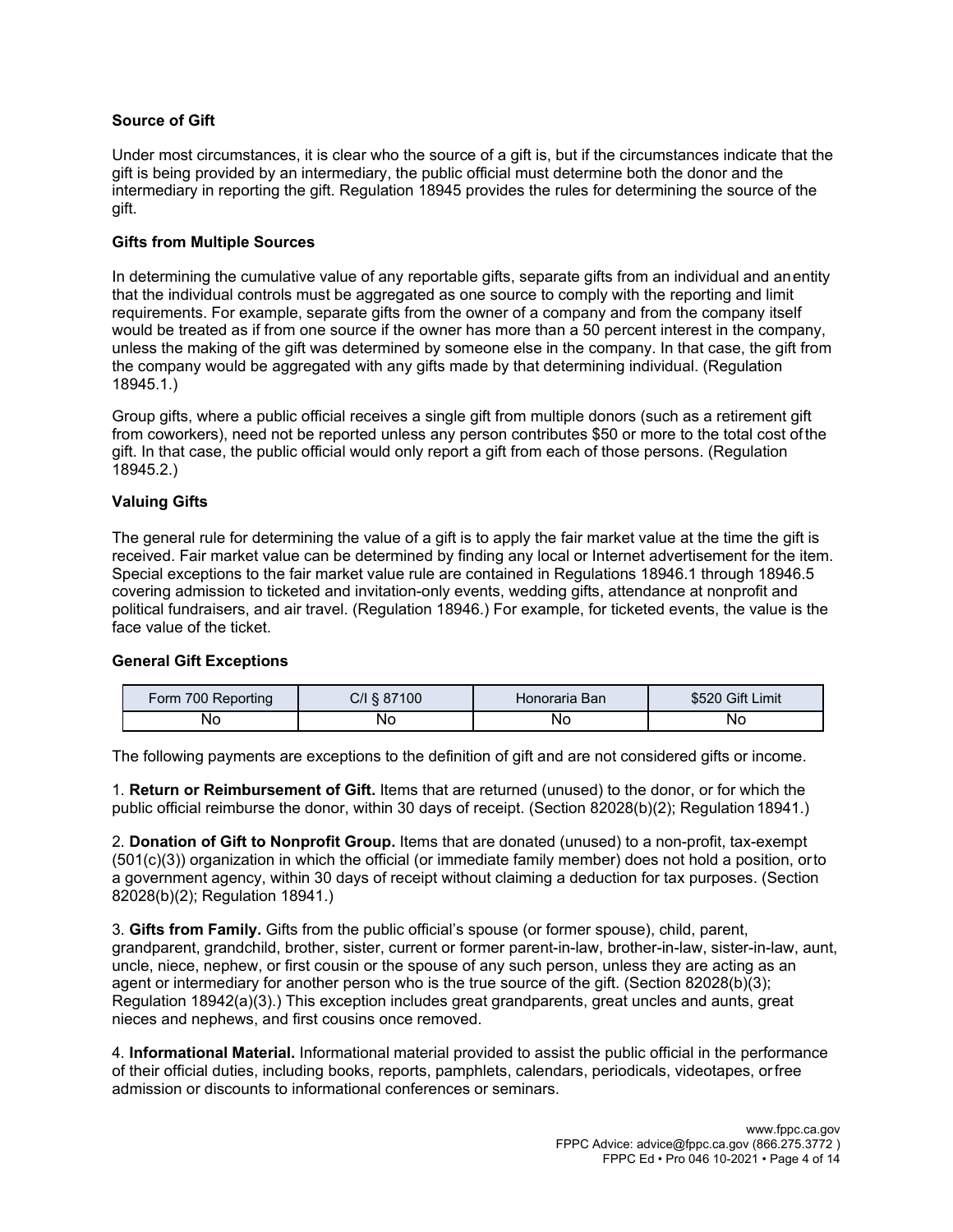"Informational material" may also include scale models, pictorial representations, maps, and other such items. However, if the item's fair market value is more than \$-520, the public official has the burden of demonstrating that the item is informational. In addition, on-site demonstrations, tours, or inspections, including air flights over an area that is the subject of the information and designed specifically for public officials, are considered informational material. However, this exception does not apply to meals or lodging. Furthermore, the exception generally does not apply to transportation to the site, except for any portion of the transportation that is not commercially available. (Section 82028(b)(1); Regulations 18942(a)(1) and 18942.1.)

5. **Inheritance.** A devise or inheritance. (Section 82028(b)(5); Regulation 18942(a)(5).)

6. **Campaign Contributions.** Campaign contributions to an official, including rebates or discounts received in connection with campaign activities (Section 82028(b)(4); Regulations 18942(a)(4), 18950(a) and 18950.3(a)) and permissible expenditures of campaign funds for campaign-related expenses, including payments for transportation, lodging or food (Regulations 18950(a) and 18950.3(b)), provided they comply and are properly reported in accordance with applicable campaign finance laws.

7. **Plaques.** Personalized plaques and trophies with an individual value of less than \$250.(Section 82028(b)(6); Regulation 18942(a)(6).)

8. **Ceremonial Role.** Free admission to a ticketed event (including any benefits included in the price of the ticket such as a free meal) for the official and one guest at an event where the official performs a ceremonial role, such as throwing out the first pitch at a Dodgers' game, so long as the official's agency complies with the posting provisions set forth in Regulation 18944.1(d). (Regulation 18942(a)(13); Regulation 18942.3; also see discussion of Form 802 below under "Gifts Exceptions Requiring Alternate Reporting.")

9. **Event Where Official Makes a Speech.** Free admission, and food and nominal items (such as a pen, pencil, mouse pad, note pad or similar item) available to all attendees, at the event at which the official makes a speech (as defined in Regulation 18950(b)(2)), so long as the admission is provided by the person who organizes the event. (Regulation 18942(a)(11).)

10. **Attending Wedding Reception.** Benefits received as a guest attending a wedding receptionwhere the benefits are the same as those received by the other guests at the reception. (Regulation 18942(a)(15).)

11. **Bereavement Offerings.** Bereavement offerings, such as flowers at a funeral received in memory of a close family member. (Regulation 18942(a)(16).)

12. **Acts of Neighborliness.** Benefits received as an act of neighborliness such as the loan of an item, an occasional ride, or help with a repair where the act is consistent with polite behavior in a civilized society and would not normally be part of an economic transaction between like participants under similar circumstances. (Regulation 18942(a)(17).)

13. **Campaign or Nonprofit Fundraiser.** Two tickets for admission, for use by only the official and one guest, to attend a fundraiser for a campaign committee or candidate, or to a fundraiser for anorganization exempt from taxation under Section  $501(c)(3)$  of the Internal Revenue Code. The ticket(s) must be received from the organization or committee holding the fundraiser. (Regulation 18946.4.)

14. **Unused Passes or Tickets.** Passes or tickets that provide admission or access to facilities, goods, services, or other benefits (either on a one-time or repeated basis) that the public official does not use and do not give to another person. (Regulation 18946.1.)

15. **Items Provided to Government Agency.** Subject to certain conditions, items provided to a government agency and used by public officials in the agency for agency business. This mayinclude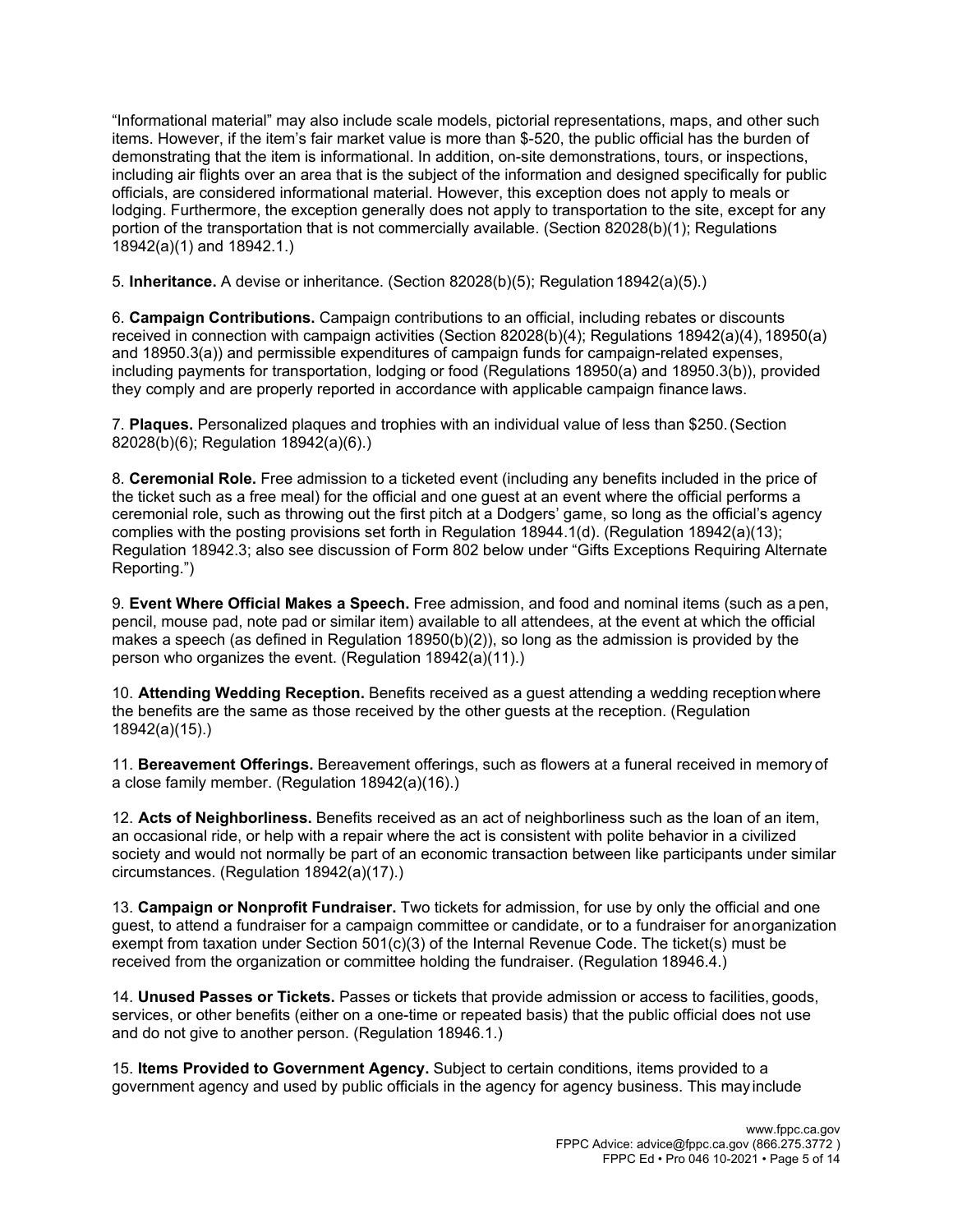passes or tickets to (see Regulation 18944.1) or payments for other types of items or activities (see Regulation 18944). An agency must disclose specified payments on a form provided by the FPPC and post the form on its website. (See discussion of Forms 801 and 802 below under ""Gift Exceptions Requiring Alternate Reporting.") Contact the FPPC for detailed information.

16. **Emergency Leave Credits.** Leave credits (e.g., sick leave or vacation credits) received under abona fide catastrophic or emergency leave program established by the public official's employer and available to all employees in the same job classification or position. Donations of cash are gifts and are subject to limits and disclosure. (Regulation 18942(a)(9).)

17. **Disaster Relief.** Food, shelter, or similar assistance received in connection with a disaster relief program. The benefits must be received from a governmental agency or charity and must be available to the general public. (Regulation 18942(a)(10).)

18. **Agency Raffle.** Items awarded in an agency raffle received by the agency from an employee who is not acting as an intermediary for another donor. This exception applies when an agency holds an employee raffle and the item awarded in the raffle has been obtained with agency funds, or is otherwise an asset of the agency and not donated to the agency by a non-agency source. This exception does not apply to passes or tickets of the type described in Regulation 18944.1. (Regulation 18944.2(a) and (b).)

19. **Employee Gift Exchange.** Items received by an employee during an employee gift exchange,so long as the items received are provided by another employee of the agency and the gifts are not substantially disproportionate in value. (Regulation 18944.2(c).)

#### **Limited Gift Exceptions**

| Form 700 Reporting | C/I § 87100 | Honoraria Ban | \$520 Gift Limit |
|--------------------|-------------|---------------|------------------|
| No                 | Nο          | No            | Nο               |

1. **Home Hospitality.** Gifts of hospitality including food, drink or occasional lodging that an official receives in an individual's home when the individual or a member of their family is present. (Regulation 18942(a)(7).) For this exception to apply, the official must have a relationship, connection or association with the individual providing the in-home hospitality that is unrelated to the official's position and the hospitality must be provided as part of that relationship. Generally, this means functions like children's birthday parties, soccer team parties, neighborhood barbeques, etc., where other guests attend who are not part of the lobbying process. (Regulation 18942.2.)

2. **Reciprocal Holiday Gifts.** Gifts commonly exchanged between an official and another individual on holidays, birthdays, or similar occasions to the extent that the gifts exchanged are not substantially disproportionate in value. (Regulation 18942(a)(8)(A).)

3. **Reciprocal Exchanges.** Reciprocal exchanges between an official and another individual that occur on an ongoing basis so long as the total value of payments received by the official within the calendar year is not substantially disproportionate to the amount paid by the official and no single payment is \$520 or more. For example, if two people get together regularly for lunches and rotate picking up the lunch tab so that each pays approximately half the total value over the course of the calendar year, no gift need be reported. (Regulation 18942(a)(8)(B).)

4. **Dating Relationship.** Personal benefits commonly received from a dating partner. These gifts are not disclosable or limited but are subject to disqualification under the conflict of interest laws if the dating partner has certain business before the official as set forth in Regulation 18942(a)(18)(D). (Regulation 18942(a)(18)(A).)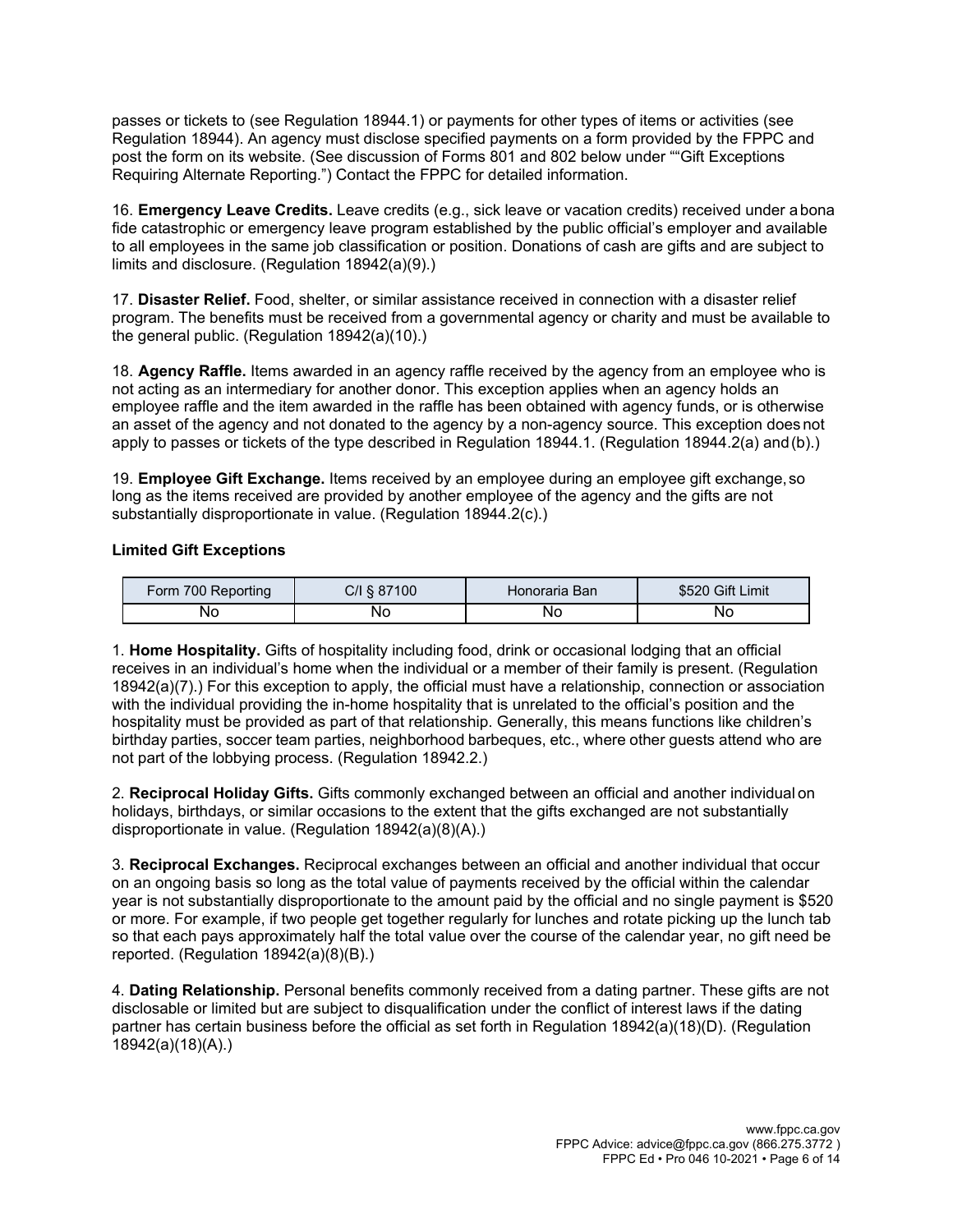5. **Acts of Human Compassion.** Assistance, financial or otherwise, to offset family medical or living expenses that the official can no longer meet without private assistance because of an accident, illness, employment loss, death in the family, or other unexpected calamity; or to defray expenses associated with humanitarian efforts such as the adoption of an orphaned child, so long as the source of the donation is an individual who has a prior social relationship with the official of the type where it would be common to provide such assistance, or the payment is made without regard to official status under other circumstances in which it would be common to receive community outreach. (Regulation 18942 (a)(18)(B).) This exception does not apply if the person providing the benefit to the official is an individual who otherwise has business before the official as set forth in Regulation 18942(a)(18)(D).

6. **Long-Time Friend.** Benefits received from a long-time personal friend where the gift is unrelated tothe official's duties. The exception does not apply if the individual providing the benefit to the official is involved in some manner with business before the official. (Regulation 18942(a)(18)(C).) This exception does not apply if the person providing the benefit to the official is an individual who otherwise has business before the official as set forth in Regulation 18942(a)(18)(D).

7. **Existing Personal Relationship.** Benefits received from an individual where it is clear that the gift was made because of an existing personal or business relationship unrelated to the official's position and there is no evidence whatsoever at the time the gift is made that the official makes or participates in the type of governmental decisions that may have a reasonably foreseeable material financial effect on the individual who would otherwise be the source of the gift. (Regulation 18942(a)(19).)

#### **Very Limited Gift Exception**

| Reporting                         | C/I § 87100 | Honoraria Ban | \$520 Gift Limit |
|-----------------------------------|-------------|---------------|------------------|
| Yes - $\frac{1}{2}$ value as gift | 'es         | No            | No               |

**Wedding Gifts.** Wedding gifts are not subject to the \$520 gift limit. However, wedding gifts are reportable, but for purposes of valuing wedding gifts, one-half of the value of each gift is attributable to each spouse. (Regulation 18946.3.)

#### **Gift Exceptions Requiring Alternate Reporting**

| Form 700 Reporting | $C/I \$ 87100 | ∖Honoraria Ban | \$520 Gift Limit |
|--------------------|---------------|----------------|------------------|
| Yes - As Income    | 'es           | ΝO             | No               |

**Prize or Award.** A prize or award received in a bona fide contest or competition, or game of chance. **Note: Unlike the other exceptions, payments that fall into this exception must be reported as income if valued at \$500 or more.** To qualify for this exception the contest or competition must be unrelated to the official's duties. (Regulation 18942(a)(14).)

#### **Agency Reports**

| Reporting           | C/I § 87100 | Honoraria Ban | \$520 Gift Limit |
|---------------------|-------------|---------------|------------------|
| Yes - On 801 or 802 | Nο          | Νc            | No               |

The following exceptions are also applicable to payments made to a government agency that are usedby officials in the agency under certain conditions to conduct agency business. These types of payments are not treated as gifts or income to the officials who use them, so long as the payments meet certain conditions and they are reported by the officials' agency. These reports must appear on either a Form 801 or Form 802, instead of the official reporting the items on a statement of economic interests (Form 700).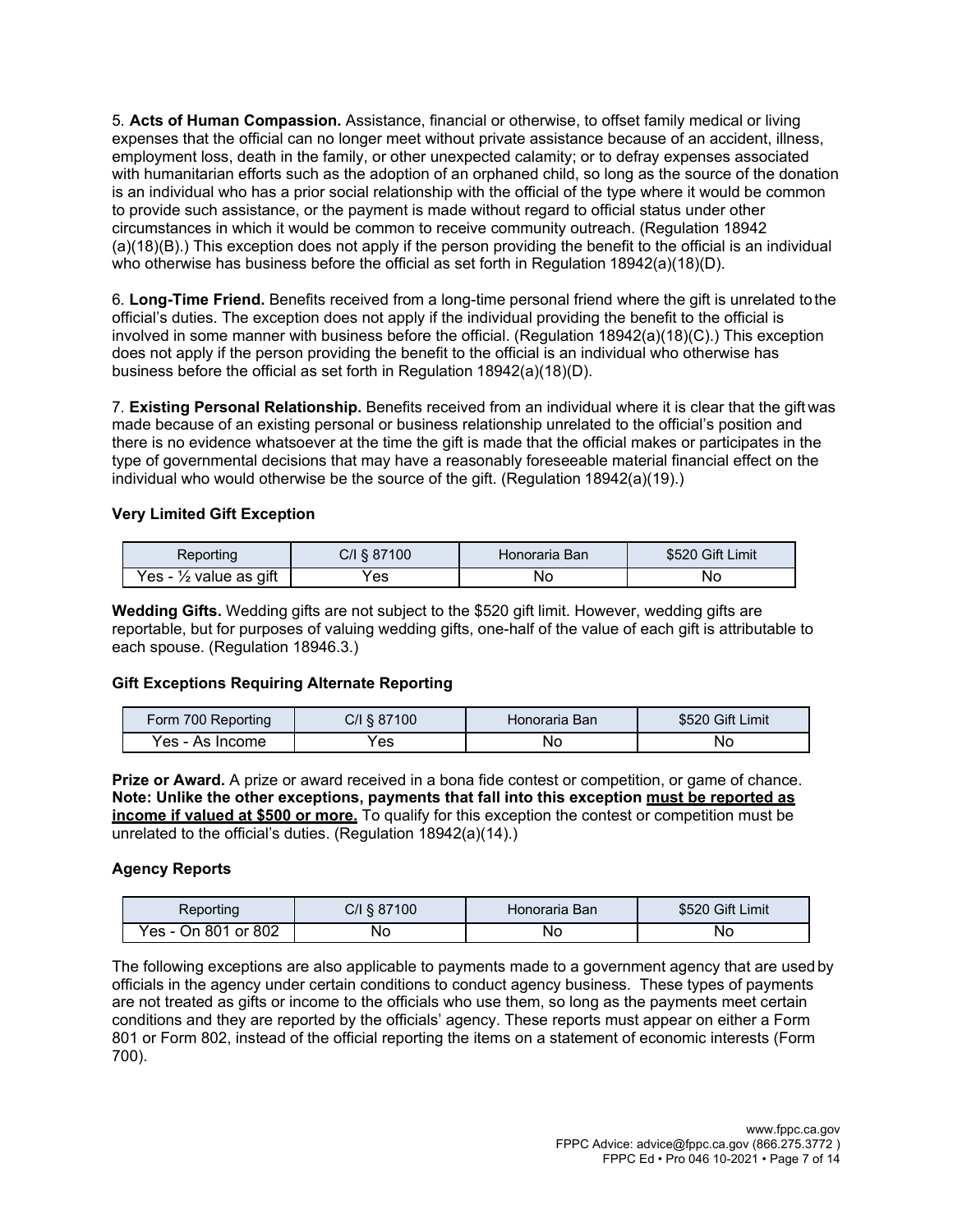**Form 801 – Payment to Agency Report**: This form covers gifts or donations made to an agency and used by one or more officials in the agency for agency business. This may include travel payments, reimbursements, or other uses by an official, but does not cover tickets or passes providing admission to an entertainment or sporting event, which are reported on the Form 802 (discussed below). If the payment meets the requirements of Regulations 18944 or 18950.1, the agency must report it on a Form 801 and the item is not reported on the individual's statement of economic interests (Form 700). (Regulations 18944 and 18950.1.)

**Form 802 – Agency Report of Ceremonial Role Events and Ticket/Pass Distributions**: This form covers gifts or donations made to an agency that provide tickets or passes to an agency official for admission to an entertainment or sporting event. For the ticket or pass to be exempt from reporting on the individual's statement of economic interests (Form 700), the agency must have a written policy stating the public purpose for distribution of the tickets. The ticket or pass cannot be earmarked by the original source for use by a particular agency official and the agency must determine, in its sole discretion, which official may use the ticket or pass. (Regulation 18944.1.) The Form 802 is also used to report tickets provided for officials who perform a ceremonial role on behalf of the agency.

#### **Behested Payments Reports**

| Reporting                                 | C/I § 87100 | Honoraria Ban | \$520 Gift Limit |
|-------------------------------------------|-------------|---------------|------------------|
| Yes - Form 803<br><b>Behested Payment</b> | No          | No            | No               |

**Behested Payments.** Generally, payments made at the behest of an official that do not confer a personal benefit on an official such as those made by a third party to co-sponsor an event, or that are principally legislative, governmental or charitable in nature, are not gifts. However, when a local elected officer is making the behest, in some cases these payments may be considered "behested payments" under Section 82004.5 and require disclosure by that elected officer.

#### **Form 803 – Behested Payment Report**

- Behested payments are payments made principally for legislative, governmental, or charitable purposes. These payments are not for personal or campaign purposes. For example, a local elected official may ask a third party to contribute funds to a school in her district, or to a jobfair or health fair.
- Generally, a donation will be "made at the behest" if it is requested, solicited, or suggested by the elected officer or member of the Public Utilities Commission, or otherwise made to a person in cooperation, consultation, coordination with, or at the consent of, the elected officer or PUC member. This includes payments behested on behalf of the official by their agent or employee.
- A behested payment does not include payments to an official from a local, state, or federal government agency for use by the official to conduct agency business. For example, free parking provided by a governmental entity to an official for agency business is not a behested payment and is not subject to reporting.
- Behested payments totaling \$5,000 or more from a single source in a calendar year must be disclosed by the official on a Form 803, which is filed with the official's agency within 30 days of the date of the payment(s). (Section 82015; Regulation 18215.3.)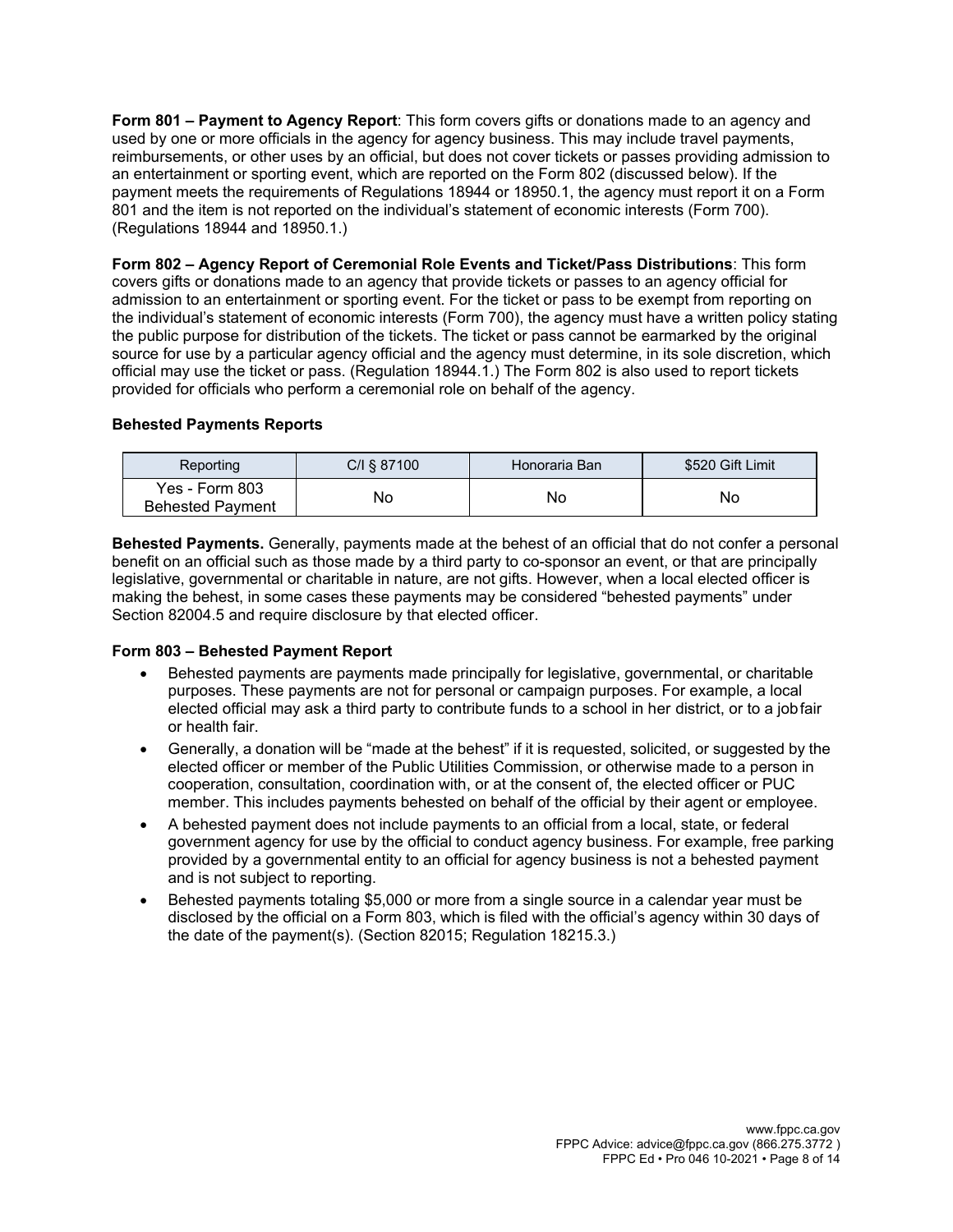# **Honoraria**

#### **What is an "Honorarium"?**

An "honorarium" is any payment made in consideration for any speech given, article published, or attendance at any public or private conference, convention, meeting, social event, meal, or like gathering. An honorarium includes gift cards or any gift of more than nominal benefit provided in connection with an activity described above. An honorarium does not include items of nominal value such as a pen, pencil, note pad, or similar item. (Section 89501; Regulation 18932.4(e).)

A "speech given" means a public address, oration, or other form of oral presentation, including participation in a panel, seminar, or debate. (Regulation 18931.1.)

An "article published" means a nonfictional written work: 1) that is produced in connection with any activity other than the practice of a bona fide business, trade, or profession; and 2) that is published in a periodical, journal, newspaper, newsletter, magazine, pamphlet, or similar publication. (Regulation 18931.2.)

"Attendance" means being present during, making an appearance at, or serving as host or master of ceremonies for any public or private conference, convention, meeting, social event, meal, or like gathering. (Regulation 18931.3.)

The Act and Commission regulations provide certain exceptions to the prohibition on honoraria. (Section 89501(b); Regulations 18932 –18933.).

#### **The Prohibition**

Local officials specified in Section 87200 (see page 2) are prohibited from receiving any honoraria payments. Officials and employees of local agencies who file statements of economic interests (Form 700) under the agency's conflict of interest code ("designated employees") may not receive honoraria payments from any source if the employee would be required to report income or gifts from that sourceon the Form 700, as outlined in the "disclosure category" portion of the conflict of interest code. (Section 89502.)

#### **Honoraria Exceptions that also apply to gifts and income**

1. **Returned.** An honorarium that the public official returns (unused) to the donor or the donor's agentor intermediary within 30 days. (Section 89501(b); Regulation 18933.)

2. **Donated to General Fund.** An honorarium that is delivered to the official's local agency within 30 days for donation to the agency's general fund and for which the public official does not claim a deduction for income tax purposes. (Section 89501(b); Regulation 18933.)

3. **Made to Nonprofit Organization.** A payment that is not delivered to the public official but is made directly to a bona fide charitable, educational, civic, religious, or similar tax-exempt, non-profit organization. However:

- The official may not make the donation a condition for their speech, article, or attendance;
- The official may not claim the donation as a deduction for income tax purposes;
- The official may not be identified to the non-profit organization in connection with the donation; and
- The donation may have no reasonably foreseeable financial effect on the public official or on any member of their immediate family. (Regulation 18932.5.)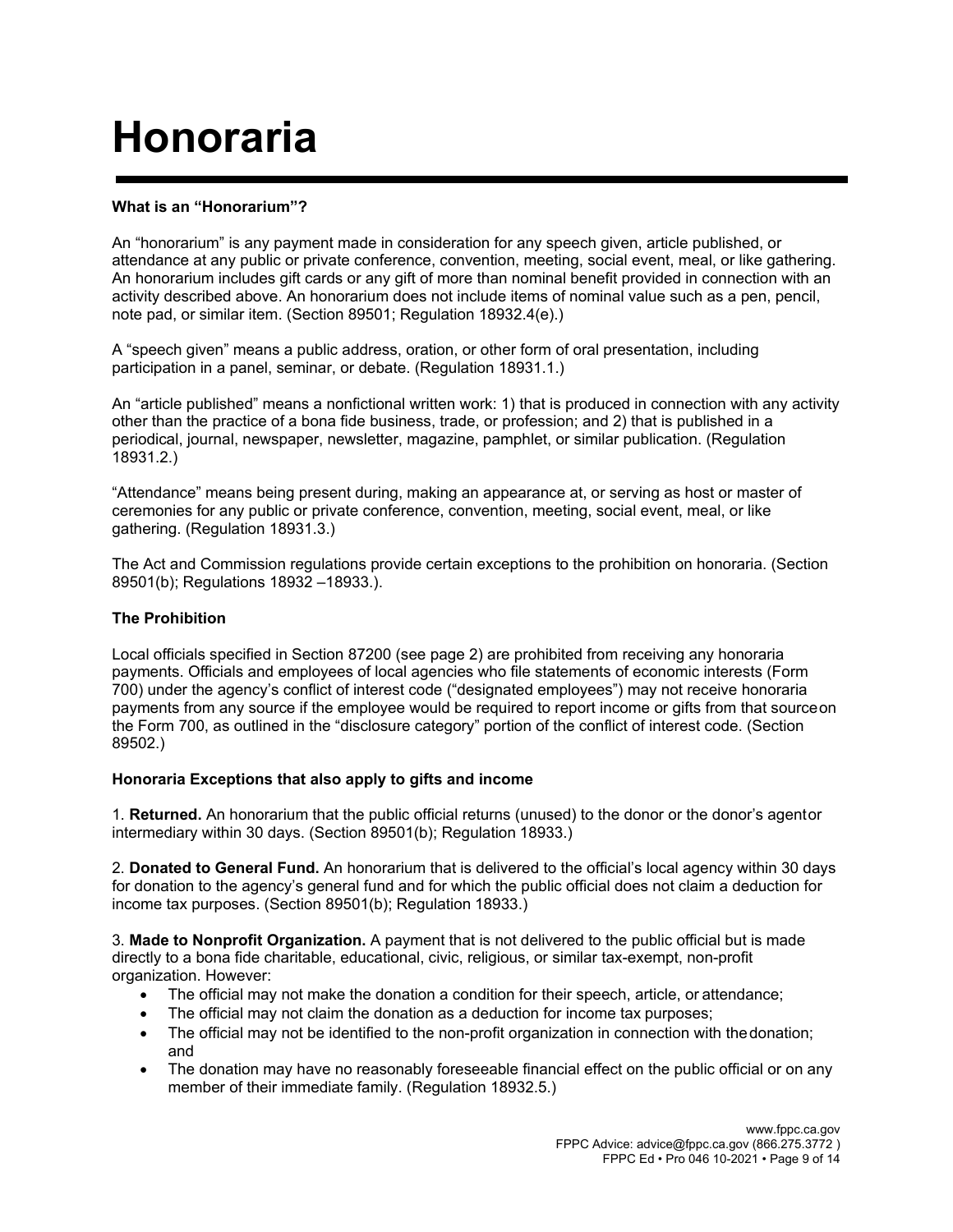4. **Payment from Family Member.** A payment received from the public official's spouse, child, parent, grandparent, grandchild, brother, sister, parent-in-law, brother-in-law, sister-in-law, nephew, niece, aunt, uncle, or first cousin, or the spouse of any such person. However, a payment that would be consideredan honorarium is prohibited if one of these persons is acting as an agent or intermediary for someone else. (Regulation 18932.4(b).)

5. **Payment for Performance or Book.** Payments received for a comedic, dramatic, musical, or other similar artistic performance, and payments received for the publication of books, plays, orscreenplays. (Regulations 18931.1 and 18931.2.)

6. **Reimbursement for Travel Where Official Provides Consideration.** Reimbursements for reasonable travel expenses provided to the public official by a bona fide non-profit, tax-exempt (501(c)(3)) entity for which the public official provides equal or greater consideration. The payment would also be exempt from the definition of income under Section 82030(b)(2). (See discussion under "Travel Payments"below.)

#### **Honoraria Exceptions where the payment may still be considered income (or a gift, if consideration of equal or greater value is not provided by the official)**

1. **Admission to Event Where Official Gives Speech.** Free admission, and refreshments and similar non-cash nominal benefits, provided to an official during the entire event at which they give a speech, participatein a panel or providea similar service, and in-California transportation and necessary lodging and subsistence provided directly in connection with the speech, panel or service, including meals and beverages on the day of the activity. (Regulation 18932.4(e).)

2. **Earned Income from a Business.** Income earned and payments for travel made in connection with personal services rendered by the official if the services are provided in connection with a bona fide business, trade, or profession — such as teaching, practicing law, medicine, insurance, real estate, banking, or building contracting — and the services are customarily provided in connection with the business, trade, or profession. (Section 89506(d)(3) and Regulations 18950(a) and 18950.2.)

This exception does not apply if the sole or predominant activity of the business, trade, or profession is making speeches. In addition, the public official must meet certain criteria to establish that they are conducting or in a bona fide business, trade, or profession (such as maintenance of business records, licensure, proof of teaching position) before a payment received for personal services which may meet the definition of honorarium would be considered earned income and not an honorarium. (Section 89501(b); Regulations 18932 –18932.3.) Earned income is required to be reported. Contact the FPPC for detailed information.

3. **Travel from a Government Agency.** Travel payments provided to the public official by their government agency or by any state, local, or federal government agency which would beconsidered income and not a gift. (Section 89506(d)(2).) See discussion under "Travel Payments"below.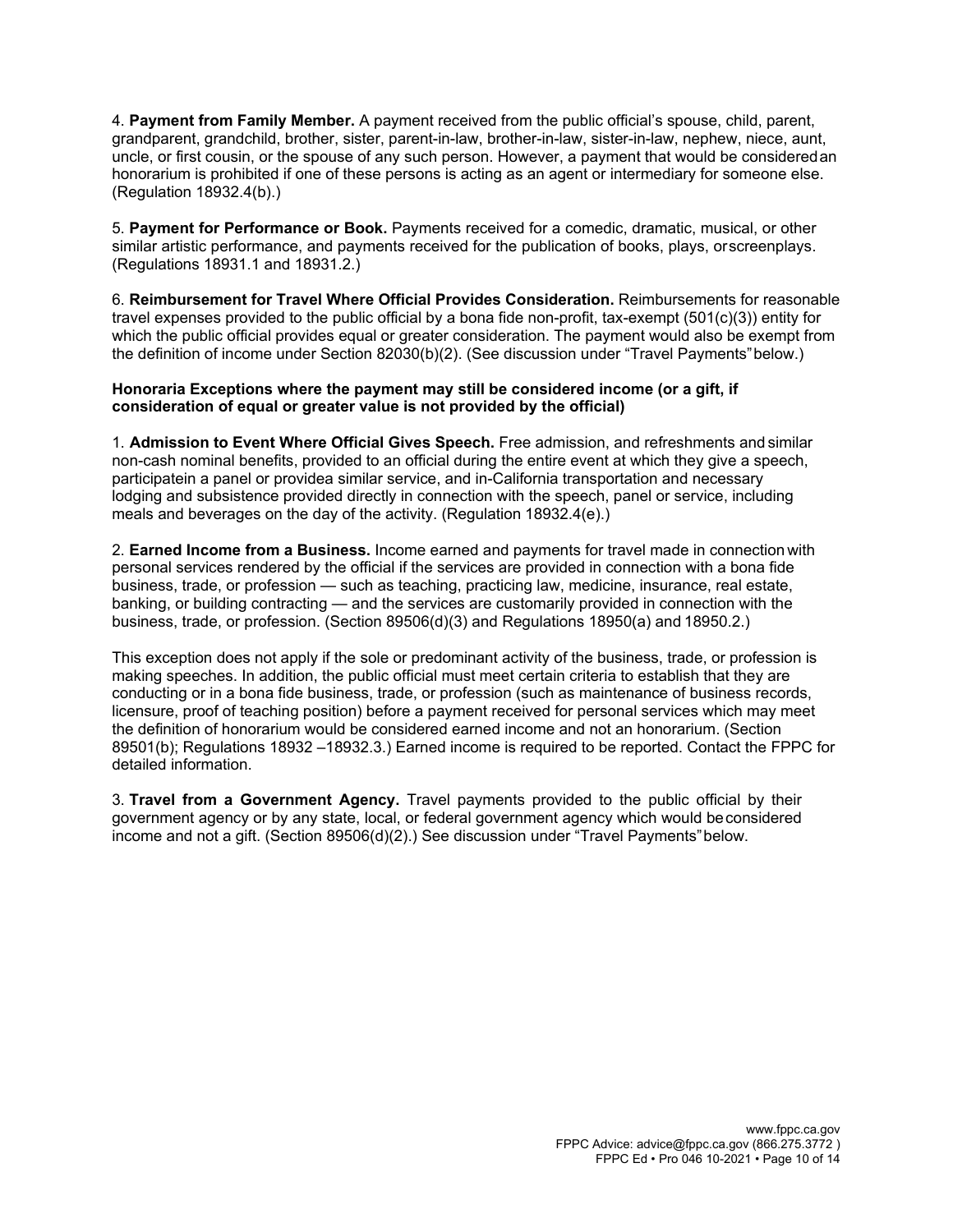# **Travel Payments Exceptions**

Generally, when an official receives a payment (including reimbursement) for their travel, that payment is a reportable gift or income under the Act. The term "travel payment" includes payments, advances, or reimbursements for travel, including actual transportation, parking and related lodging and subsistence. (Section 89506(a).)

If the payment is a gift, it is also normally subject to the Act's \$520 gift limit. If the payment is income, it may, in some cases, be an honorarium. Whether a payment is a gift or income, the official may be required to disqualify themself from any decision that will have a foreseeable materially financial effect on the source.

#### **Certain Travel Payments are not a Gift, Income or Honorarium**

| keporting | ン/I § 87100 | Honoraria Ban | \$520 Gift Limit |
|-----------|-------------|---------------|------------------|
| No        | NC          | NС            | Νc               |

The following travel payments are not a gift, income or honorarium under the Act and Commission regulations and are thus not reportable, potentially disqualifying, or subject to any of the Act's gift limits or the honorarium ban.

1. **Travel from a Non-Reportable Source.** A payment for travel from a source that is not reportable on the official's statement of economic interests (Form 700) based on the provisions of the conflict of interest code of the official's agency.

2. **Travel from Government Agency for Training.** A payment for travel from another local, state, or federal government agency and related per diem expenses when the travel is for education, trainingor other inter-agency programs or purposes. (Regulation 18950(a) and (c)(2).)

3. **Sharing a Ride with Another Official.** A payment for travel provided to the official in a vehicle or aircraft owned by another official or agency when each official is traveling to or from the same locationfor an event as a representative of their respective offices. (Regulation 18950(a) and (c)(3).)

4. **Certain Travel from a Government Agency or 501(c)(3).** Travel payments provided to the official by any state, local, or federal government agency as part of the official's employment with that agency or provided to the official by a bona fide non-profit, tax-exempt (501(c)(3)) entity for which the official provides equal or greater consideration. (Section 82030(b)(2).) Any person who claims to have provided consideration has the burden of proving that the consideration received is of equal or greater value.

5. **Travel for Official Agency Business.** Certain payments made to an agency to cover the travel expenses of an employee who travels in the course of carrying out agency business are not gifts to the official because these payments do not provide a "personal benefit" to the official. For this exception to apply, the agency must report the payment on a Form 801 and the amount and purpose for using the payments are restricted by the provisions set forth in Regulation 18950.1.

6. **Campaign Contribution.** A payment for travel that constitutes a campaign contribution to an official (Sections 82015, 82028(b)(4); Regulations 18215, 18942(a)(4), 18950(a) and 18950.3(a)), and permissible expenditures of campaign funds for campaign-related travel (Regulations 18950(a) and 18950.3(b)), provided they comply and are properly reported in accordance with applicable campaign finance laws.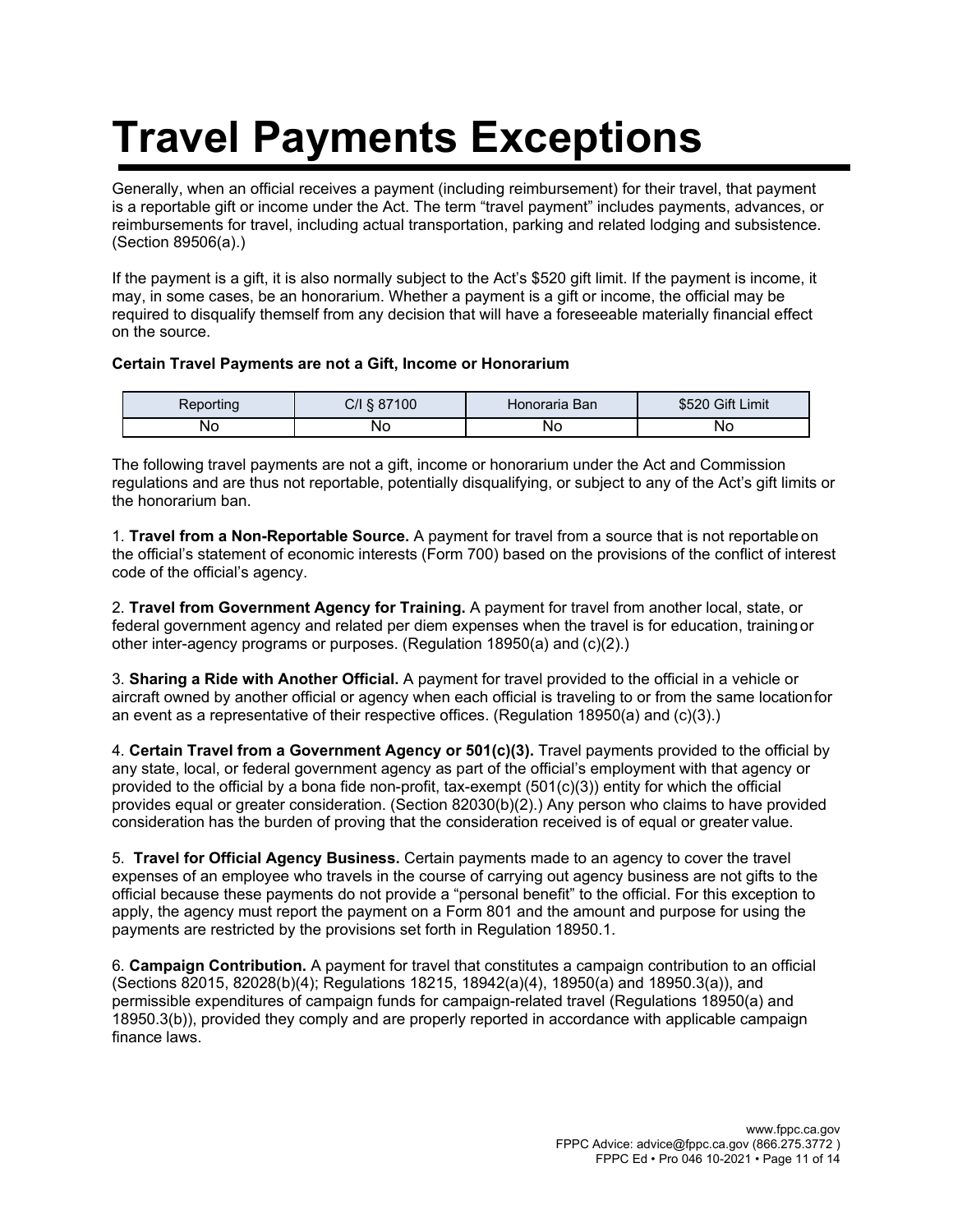7. **Travel Payments Fulfilling Terms of Contract.** Payments made to a governmental entity for travel expenses that are required to fulfill the terms of a contract. Neither the governmental entity nor the public official has a reporting obligation because consideration has been provided. (Section 82028; *Ratto*  Advice Letter, No. I-14-057.)

#### **Certain Travel Payments are Reportable and may Subject the Official to Possible Conflicts of Interest, but are not Subject to the \$520 Gift Limit or Honoraria Ban of the Act.**

| ≺eportınq | C/I<br>.887'<br>100 | Honoraria Ban | <b>Gift Limit</b><br>ນລ∠ບ |
|-----------|---------------------|---------------|---------------------------|
| 'es       | Yes                 | No            | No                        |

**Travel for a Public Purpose Under Section 89506(a).** Any payments for actual transportation expenses and related lodging and subsistence that are made for a purpose reasonably related to: (1) A legislative or governmental purpose, or (2) An issue of state, national, or international policy so long as the travel is either

(a) *Travel for Speech.* In connection with a speech given by the official and the lodging and subsistence expenses are limited to the day immediately proceeding, the day of, and the day immediately following the speech and the travel is within the United States, or

(b) *Travel paid for by government agency or 501(c)(3) organization.* Provided by a government agency or authority, (including a foreign government), a bona fide public or private educational institution as defined in Section 203 of the Revenue and Taxation Code, or a nonprofit organization that qualifies under Section 501(c)(3) of the Internal Revenue Code or a foreign organization that substantiallysatisfies the criteria of that section.

These payments are still reportable on the Form 700 and may create a conflict of interest issue for the official.

#### **Payments for Travel in Connection with a Business**

| Reporting       | C/I § 87100 | Honoraria Ban | \$520 Gift Limit |
|-----------------|-------------|---------------|------------------|
| Yes - as Income | Yes         | No            | No               |

Payments for travel made in connection with personal services rendered by the official if the services are provided in connection with a bona fide business, trade, or profession — such as teaching, practicing law, medicine, insurance, real estate, banking, or building contracting — and the services are customarily provided in connection with the business, trade, or profession. (Section 89506(d)(3) and Regulations 18950(a) and 18950.2.)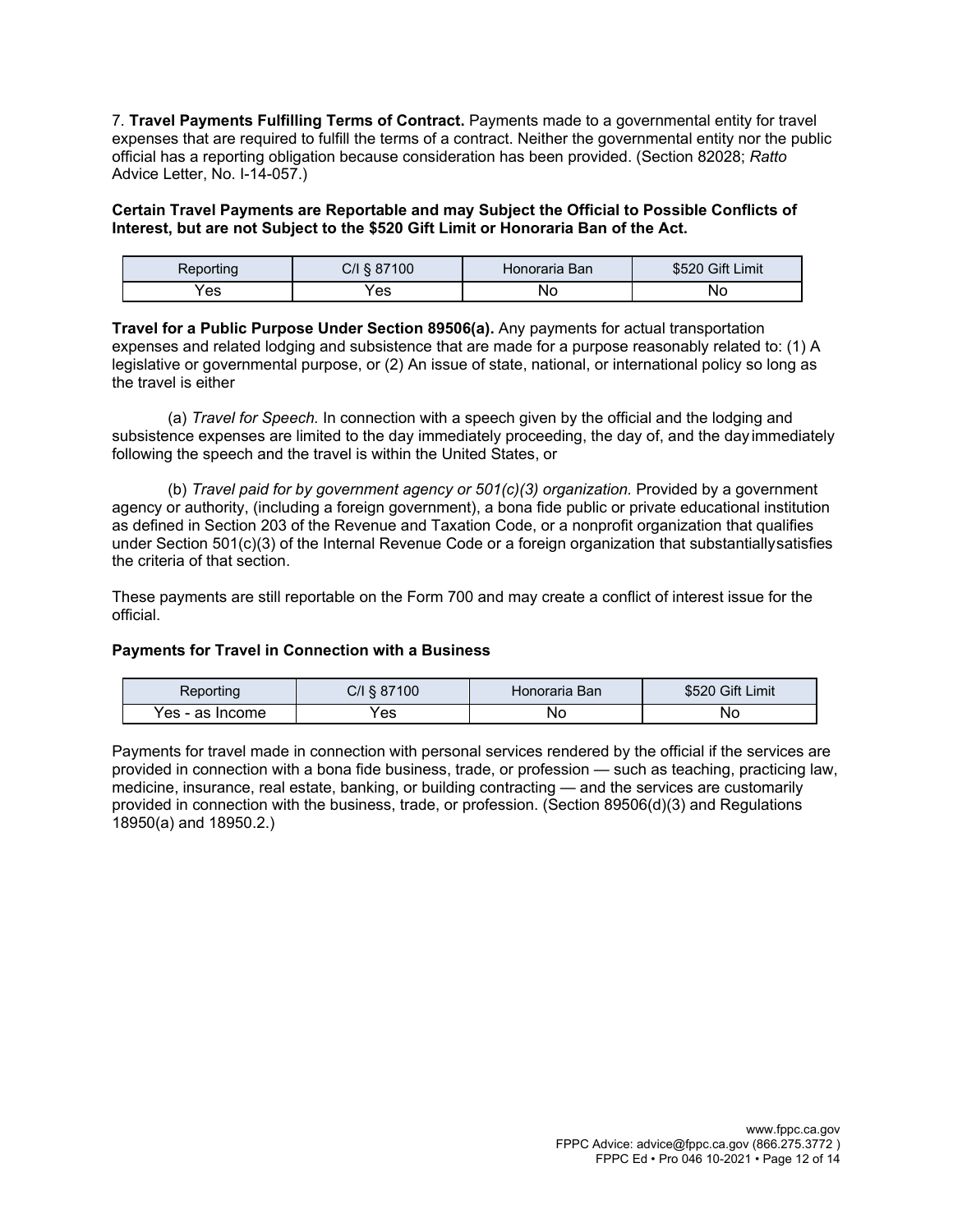### **Loans**

Personal loans received by certain local officials are subject to limits and other restrictions, and in some circumstances, a personal loan that is not being repaid or is being repaid below certain amounts may become a gift to the official who received it.

#### **Limitations on Loans from Agency Officials, Consultants, and Contractors**

**Officials Must Not Receive Loans from Agency Staff.** If the public official is a local elected officer or an official specified in Section 87200 (see page 2), they may not receive a personal loan that exceeds \$250 at any given time from an officer, employee, member, or consultant of their government agency or an agency over which their agency exercises direction and control. (Section 87460(a) and (b).)

**Officials Must Not Receive Loans from Agency Contractors.** In addition, the public official may not receive a personal loan that exceeds \$250 at any given time from any individual or entity that has a contract with their government agency or an agency over which their agency exercises direction and control. This limitation does not apply to loans received from banks or other financial institutions, and retail or credit card transactions, made in the normal course of business on terms available to members of the public without regard to their official status. (Section 87460(c) and (d).)

#### **Loans to Elected Officials Must be in Writing**

In addition to the limitations above, if the public official is elected, they may not receive a personal loan of \$500 or more unless the loan is made in writing and clearly states the terms of the loan. The loan document must include the names of the parties to the loan agreement, as well as the date, amount, interest rate, and term of the loan. The loan document must also include the date or dates when payments are due and the amount of the payments. (Section 87461.)

#### **The following loans are not subject to these limits and documentation requirements**:

1. **Campaign Loans.** Loans received by an elected officer's or candidate's campaign committee.

2. **Loans from Family Members.** Loans received from the public official's spouse, child, parent, grandparent, brother, sister, parent-in-law, brother-in-law, sister-in-law, nephew, niece, aunt, uncle, or first cousin, or the spouse of any such person unless they are acting as an agent or intermediary for another person not covered by this exemption.

#### **Loans as Gifts**

Under the following circumstances, a personal loan received by **any** public official (elected and other officials specified in Section 87200, as well as any other local official or employee required to file statements of economic interests) may become a gift and subject to gift reporting and limitations:

1. If the loan has a defined date or dates for repayment and has not been repaid, the loan will becomea gift when the statute of limitations for filing an action for default has expired.

2. If the loan has no defined date or dates for repayment, the loan will become a gift if it remainsunpaid when one year has elapsed from the later of:

- The date the loan was made;
- The date the last payment of \$100 or more was made on the loan; or
- The date upon which the public official have made payments aggregating to less than \$250 during the previous 12 months. (Section 87462.)